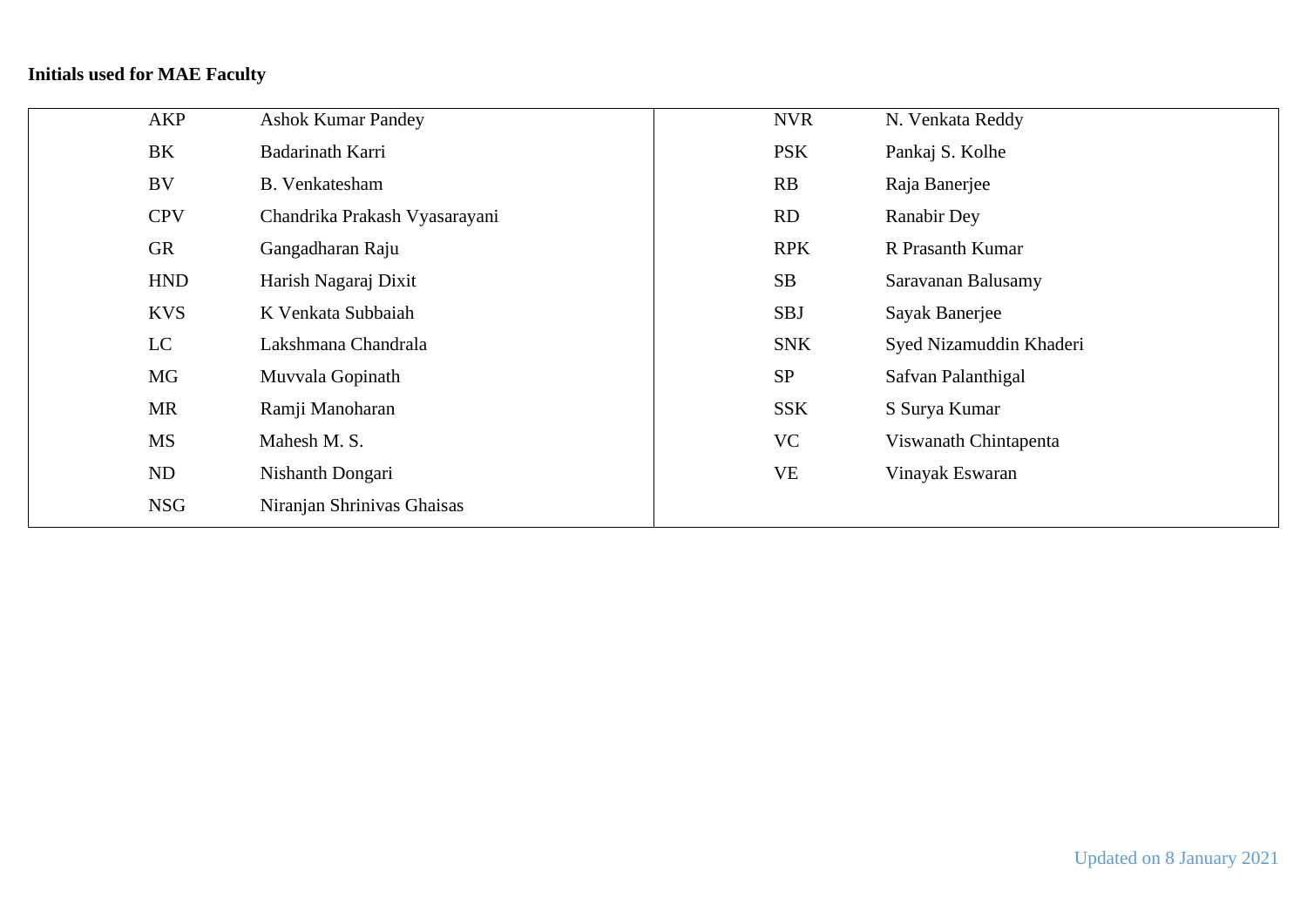|                 | <b>Faculty Wise Schedule</b>                                                                                                                                     |                                                                                                                                                                         |                                                                                                                                                                             |                                                                            |                |                                                                                                                                 |                                                                                                                          |  |  |  |
|-----------------|------------------------------------------------------------------------------------------------------------------------------------------------------------------|-------------------------------------------------------------------------------------------------------------------------------------------------------------------------|-----------------------------------------------------------------------------------------------------------------------------------------------------------------------------|----------------------------------------------------------------------------|----------------|---------------------------------------------------------------------------------------------------------------------------------|--------------------------------------------------------------------------------------------------------------------------|--|--|--|
|                 | 9:00<br>9:55                                                                                                                                                     | 10:00<br>10:55                                                                                                                                                          | 11:00<br>11:55                                                                                                                                                              | 12:00<br>12:55                                                             | 12:55<br>14:30 | 14:30<br>15:55                                                                                                                  | 16:00<br>17:25                                                                                                           |  |  |  |
| <b>Monday</b>   | A<br><b>BV-ME5650-16</b><br><b>NVR-ME5240-13</b><br><b>NVR-ME5250-46</b><br><b>SB-ME3140-16</b><br><b>SBJ-ME5860-12</b><br>SBJ-ME5870-36<br><b>SSK-ME2030-36</b> | B<br>KVS-ME5820-16<br>MG-ME5720-13<br>MR-ME5723-16<br><b>SNK-ME3413-16</b>                                                                                              | $\mathbf C$<br><b>BK-ME4030-12</b><br><b>BK-ME4040-34</b><br><b>BK-ME4050-56</b><br><b>CPV-ME7100-16</b><br>RB-ID1150-36                                                    | D<br>PSK-ME2120-16**<br><b>SP-ME2090-13 (tutorial)</b>                     |                | P<br><b>HND-ME5270-16</b><br><b>MS-AE5030-16</b><br><b>NSG-ME5040-46</b><br><b>RD-ME5030-13</b>                                 | Q<br>AKP-ME3100-14<br><b>BV-ME2100-46</b><br>LC-ME3060-56<br><b>ND-AE3070-46</b><br><b>RPK-ME6040-16</b><br>SP-ME2090-13 |  |  |  |
|                 |                                                                                                                                                                  | FN1                                                                                                                                                                     |                                                                                                                                                                             |                                                                            |                |                                                                                                                                 | AN1                                                                                                                      |  |  |  |
| <b>Tuesday</b>  | D<br>PSK-ME2120-16**<br><b>SP-ME2090-13 (tutorial)</b>                                                                                                           | E<br>BV-ME2100-46 (tutorial) <sup>\$\$</sup><br><b>MS-AE3050-13</b>                                                                                                     | $\mathbf{F}$<br><b>GR-ME2080-56</b><br>LC-ME2040-13                                                                                                                         | G                                                                          |                | $\bf{R}$<br>AKP-ME5670-16<br>MG-ME5200-46<br><b>NSG-ME5810-16</b><br><b>RPK-ME1211-46</b>                                       | S<br><b>GR-ME5700-16</b><br><b>ND-ME5830-16</b><br>VC-ME1020-16*                                                         |  |  |  |
|                 |                                                                                                                                                                  | FN2<br><b>BV-ME5021-13</b><br><b>KVS-ME5441-13</b><br><b>HND-ME5971-46</b><br><b>NVR-ME5421-46</b><br><b>RPK-ME5011-46</b>                                              |                                                                                                                                                                             | <b>BK-ME6106-14</b>                                                        |                | AN2<br>SNK-ME2421-13 (cancelled)<br>HND-ME2431-46 (cancelled)                                                                   |                                                                                                                          |  |  |  |
| Wednesday       | B<br><b>KVS-ME5820-16</b><br>MG-ME5720-13<br><b>MR-ME5723-16</b><br><b>SNK-ME3413-16</b>                                                                         | $\mathbf C$<br><b>BK-ME4030-12</b><br><b>BK-ME4040-34</b><br><b>BK-ME4050-56</b><br><b>CPV-ME7100-16</b><br><b>RB-ID1150-36</b>                                         | $\mathbf{A}$<br><b>BV-ME5650-16</b><br><b>NVR-ME5240-13</b><br><b>NVR-ME5250-46</b><br>SB-ME3140-16<br><b>SBJ-ME5860-12</b><br><b>SBJ-ME5870-36</b><br><b>SSK-ME2030-36</b> | G<br><b>BK-ME6106-14</b>                                                   | Lunch          | <b>GR-ME2080-56</b><br>LC-ME2040-13<br><b>SNK-ME3413-16</b>                                                                     | <b>Challenge Lectures</b><br>SP-ME6100-16<br><b>SNK-ME3413-16</b>                                                        |  |  |  |
|                 |                                                                                                                                                                  | FN3                                                                                                                                                                     |                                                                                                                                                                             |                                                                            |                |                                                                                                                                 |                                                                                                                          |  |  |  |
| <b>Thursday</b> | $\mathbf C$<br><b>BK-ME4030-12</b><br><b>BK-ME4040-34</b><br><b>BK-ME4050-56</b><br><b>CPV-ME7100-16</b><br><b>RB-ID1150-36</b>                                  | A<br><b>BV-ME5650-16</b><br><b>NVR-ME5240-13</b><br><b>NVR-ME5250-46</b><br><b>SB-ME3140-16</b><br><b>SBJ-ME5860-12</b><br><b>SBJ-ME5870-36</b><br><b>SSK-ME2030-36</b> | B<br>KVS-ME5820-16<br>MG-ME5720-13<br><b>MR-ME5723-16</b><br><b>SNK-ME3413-16</b>                                                                                           | Е<br><b>BV-ME2100-46 (tutorial)</b> <sup>\$\$</sup><br><b>MS-AE3050-13</b> |                | Q<br><b>AKP-ME3100-14</b><br><b>BV-ME2100-46</b><br>LC-ME3060-56<br><b>ND-AE3070-46</b><br><b>RPK-ME6040-16</b><br>SP-ME2090-13 | ${\bf P}$<br><b>HND-ME5270-16</b><br><b>MS-AE5030-16</b><br><b>NSG-ME5040-46</b><br><b>RD-ME5030-13</b>                  |  |  |  |
|                 |                                                                                                                                                                  | FN4<br>MG-ME3465-46<br>SB-ME3475-13                                                                                                                                     |                                                                                                                                                                             |                                                                            |                | AN4                                                                                                                             |                                                                                                                          |  |  |  |
| Friday          | E<br>BV-ME2100-46 (tutorial) <sup>\$\$</sup><br><b>MS-AE3050-13</b>                                                                                              | $\mathbf{F}$<br><b>GR-ME2080-56</b><br>LC-ME2040-13                                                                                                                     | D<br>PSK-ME2120-16**<br>SP-ME2090-13 (tutorial)                                                                                                                             | ${\bf G}$<br><b>BK-ME6106-14</b>                                           |                | S<br><b>GR-ME5700-16</b><br><b>ND-ME5830-16</b><br>VC-ME1020-16*                                                                | $\mathbf R$<br>AKP-ME5670-16<br>MG-ME5200-46<br><b>NSG-ME5810-16</b><br><b>RPK-ME1211-46</b>                             |  |  |  |
|                 |                                                                                                                                                                  | FN5<br>RB-ME3455-13 <sup>\$\$</sup><br><b>SSK-ME5431-16</b>                                                                                                             |                                                                                                                                                                             |                                                                            |                | AN5                                                                                                                             |                                                                                                                          |  |  |  |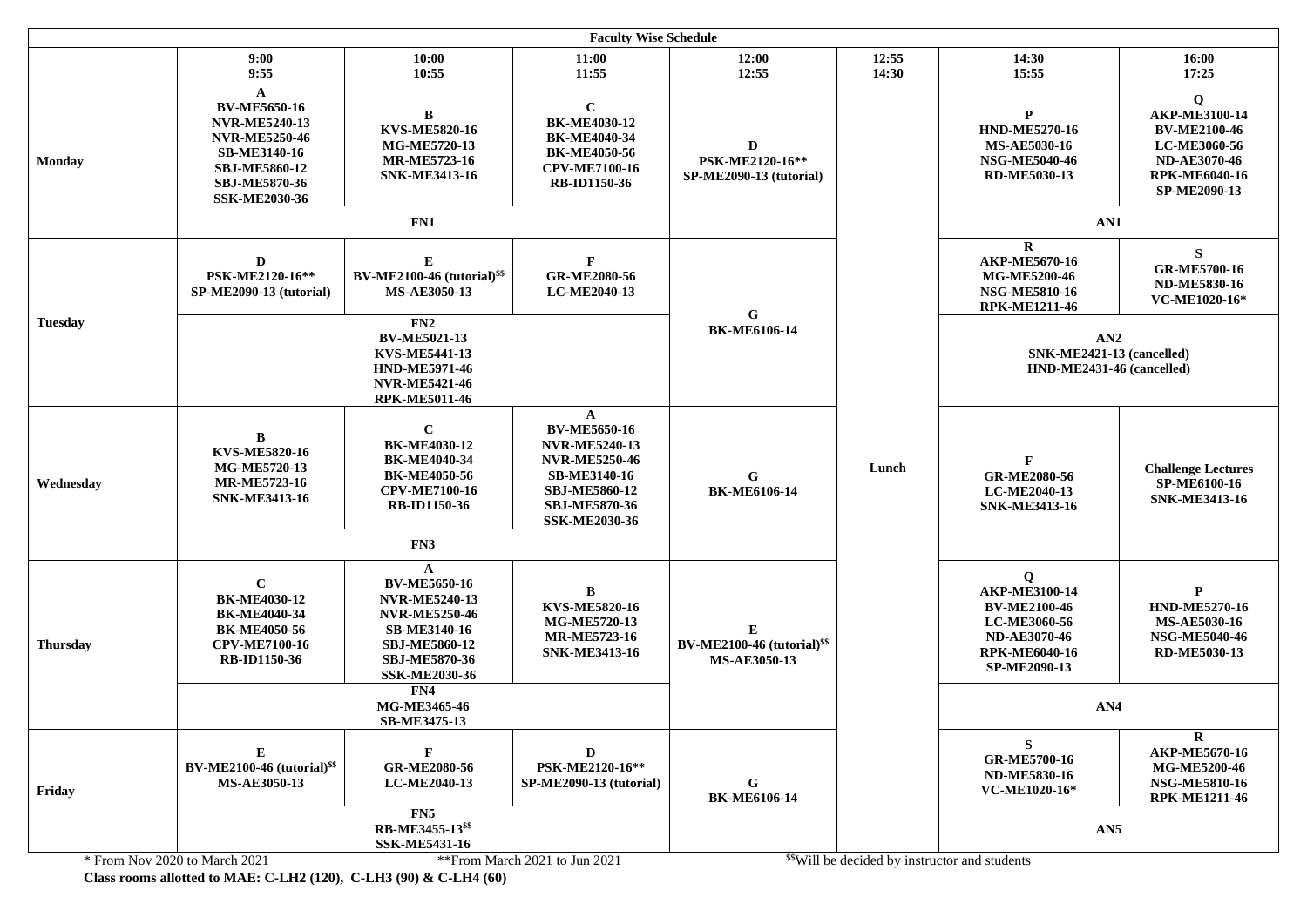**1 hour + 1.5 hour slot template**

|                 | 9:00<br>9:55 | 10:00<br>10:55 | 11:00<br>11:55 | 12:00<br>12:55 | 12:55<br>14:30 | 14:30<br>15:55                         |     | 16:00<br>17:25 | 17:30<br>19:00 | 19:00<br>20:30 |
|-----------------|--------------|----------------|----------------|----------------|----------------|----------------------------------------|-----|----------------|----------------|----------------|
|                 | $\mathbf A$  | $\bf{B}$       | $\mathbf C$    | D              |                | ${\bf P}$                              | Q   |                | W              | $\mathbf X$    |
| <b>Monday</b>   |              | FN1            |                |                |                |                                        | AN1 |                |                |                |
|                 | D            | ${\bf E}$      | $\mathbf{F}$   | $\mathbf{G}$   |                | $\mathbf R$                            |     | ${\bf S}$      | Y              | $\mathbf{Z}$   |
| <b>Tuesday</b>  |              | FN2            |                |                |                |                                        | AN2 |                |                |                |
|                 | $\bf{B}$     | $\mathbf C$    | $\mathbf{A}$   |                | Lunch          |                                        |     |                |                |                |
| Wednesday       |              | FN3            |                |                | $\mathbf{G}$   | ${\bf F}$<br><b>Challenge Lectures</b> |     |                |                |                |
|                 | $\mathbf C$  | $\mathbf A$    | $\bf{B}$       | $\bf{E}$       |                | Q                                      |     | ${\bf P}$      | W              |                |
| <b>Thursday</b> |              | FN4            |                |                |                | AN4                                    |     |                |                | $\mathbf{X}$   |
| Friday          | $\bf{E}$     | $\mathbf{F}$   | D              |                |                | S                                      |     | $\mathbf R$    |                |                |
|                 |              | FN5            |                |                | G              | AN5                                    |     |                | Y              | $\mathbf{Z}$   |

• **Total Slots:** 

- o **1 hour slots: 7 slots (A to G)**
- o **1.5 hour slots: 4 slots (P to S)**
- o **Evening slots of 1.5 hours: 4 slots (W to Z)**
- **LA/CA Slots: G-slot (all years)**
- **ID4006: Ethics and Values : P-slot 36 segment**
- **Minor Slots:**
	- o **3 rd year: C & P slots**
	- o **4 th year: E & Q slots**
- **Misc Notes:**
	- o **There is no AN3 slot. It has been skipped to maintain parity with morning/afternoon lab slots.**
	- o **Based on the mutual convenience of the faculty and students, the 12:00 to 12:55 classes may be extended till 13:25 if a 1.5 hour session is felt suitable.**
	- o **Earlier differentiation of Minor-1, Minor-2 has been discontinued. There are two minor slots: one 1hr and one 1.5hr. Depending the course, the appropriate one may be chosen.**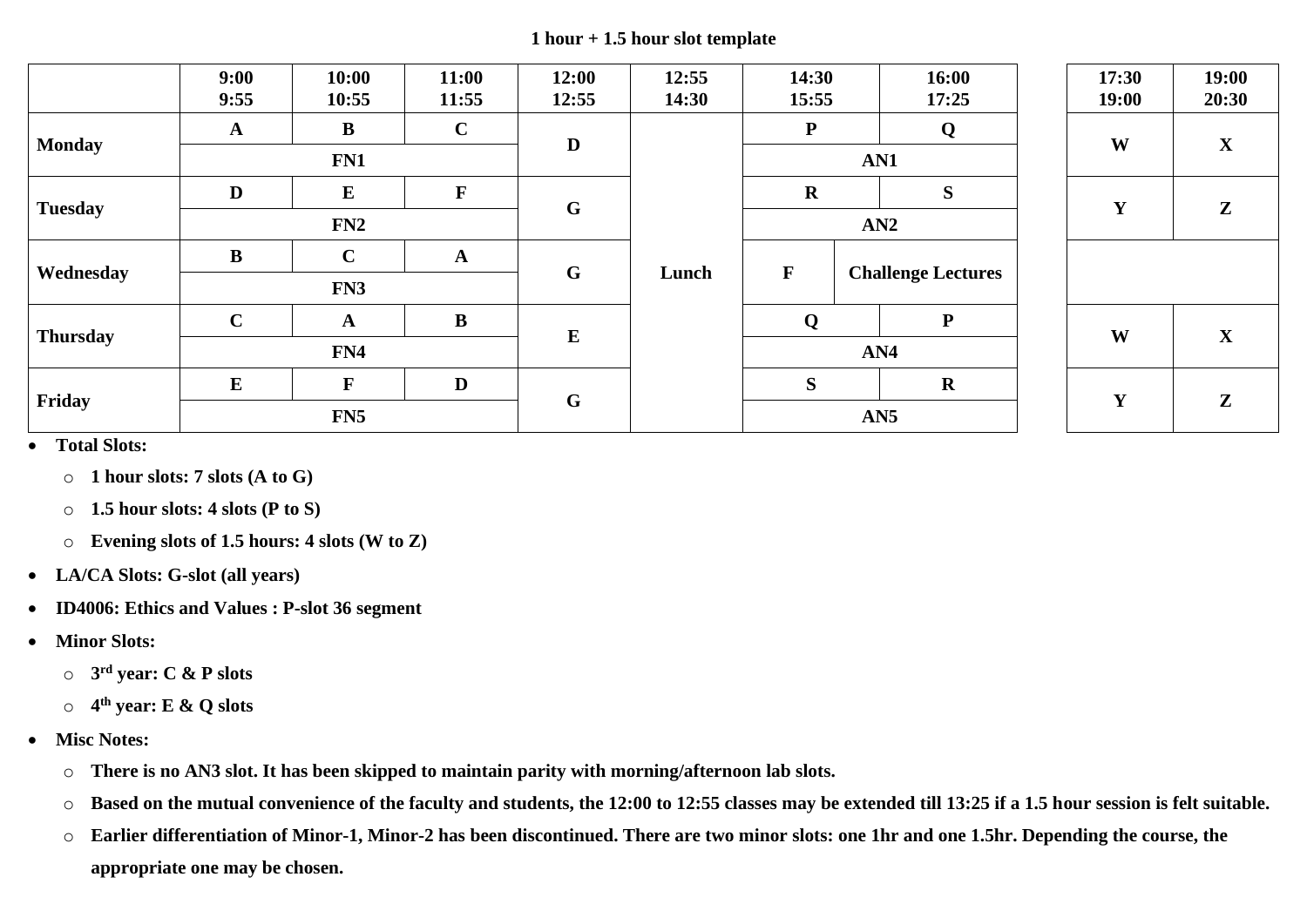### **B.Tech 1st year 2 nd semester (Only MAE courses listed)**

|                 | 9:00<br>9:55                    | 10:00<br>10:55 | 11:00<br>11:55       | 12:00<br>12:55                 | 12:55<br>14:30 | 14:30<br>15:55 | 16:00<br>17:25 |
|-----------------|---------------------------------|----------------|----------------------|--------------------------------|----------------|----------------|----------------|
| <b>Monday</b>   |                                 |                |                      | $\mathbf D$<br>PSK-ME2120-16** |                |                |                |
| <b>Tuesday</b>  | $\mathbf{D}$<br>PSK-ME2120-16** |                |                      |                                |                |                |                |
| Wednesday       |                                 |                |                      |                                | Lunch          |                |                |
| <b>Thursday</b> |                                 |                |                      |                                |                |                |                |
| Friday          |                                 |                | D<br>PSK-ME2120-16** |                                |                |                |                |

# **Notes**

**1. \*\* Will begin in March 2021**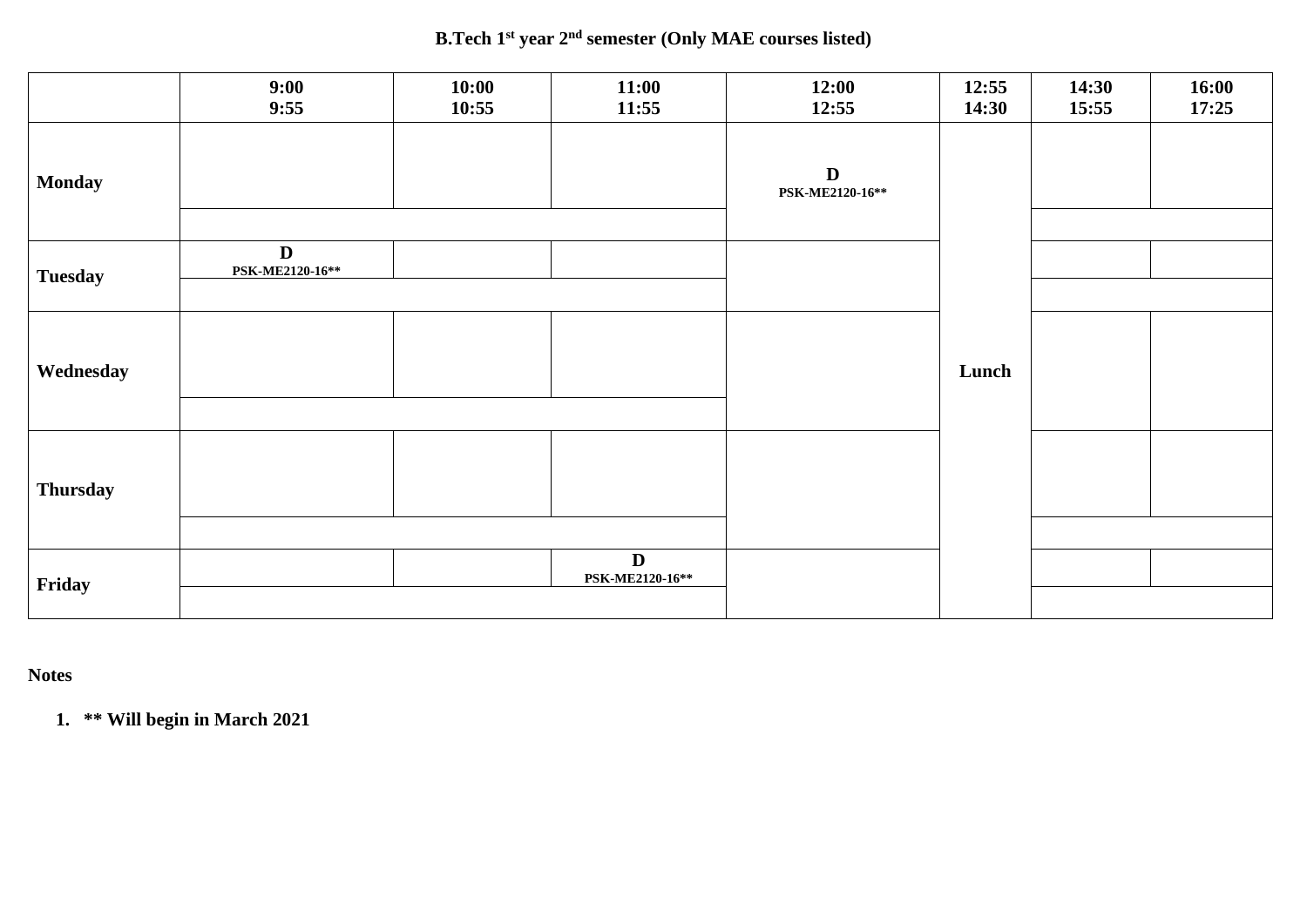### **B.Tech 2nd year 4 th semester (Only MAE courses listed)**

|                 | 9:00<br>9:55                                          | 10:00<br>10:55                                      | 11:00<br>11:55                                     | 12:00<br>12:55                                        | 12:55<br>14:30 | 14:30<br>15:55                                      | 16:00<br>17:25                                     |
|-----------------|-------------------------------------------------------|-----------------------------------------------------|----------------------------------------------------|-------------------------------------------------------|----------------|-----------------------------------------------------|----------------------------------------------------|
| <b>Monday</b>   | $\mathbf A$<br><b>SSK-ME2030-36</b>                   |                                                     | $\mathbf C$<br>RB-ID1150-36                        | D<br><b>SP-ME2090-13 (tutorial)</b>                   |                |                                                     | $\mathbf Q$<br><b>BV-ME2100-46</b><br>SP-ME2090-13 |
|                 |                                                       |                                                     |                                                    |                                                       |                |                                                     |                                                    |
| <b>Tuesday</b>  | $\mathbf{D}$<br>SP-ME2090-13 (tutorial)               | $\bf{E}$<br>BV-ME2100-46 (tutorial) <sup>\$\$</sup> | $\mathbf F$<br><b>GR-ME2080-56</b><br>LC-ME2040-13 |                                                       |                |                                                     |                                                    |
|                 |                                                       |                                                     |                                                    |                                                       |                |                                                     |                                                    |
| Wednesday       |                                                       | $\mathbf C$<br>RB-ID1150-36                         | $\mathbf{A}$<br><b>SSK-ME2030-36</b>               |                                                       | Lunch          | $\mathbf{F}$<br><b>GR-ME2080-56</b><br>LC-ME2040-13 |                                                    |
|                 |                                                       |                                                     |                                                    |                                                       |                |                                                     |                                                    |
| <b>Thursday</b> | $\mathbf C$<br>RB-ID1150-36                           | $\mathbf{A}$<br><b>SSK-ME2030-36</b>                |                                                    | ${\bf E}$<br><b>BV-ME2100-46</b><br>$(tutorial)^{ss}$ |                | Q<br><b>BV-ME2100-46</b><br>SP-ME2090-13            |                                                    |
|                 |                                                       |                                                     |                                                    |                                                       |                |                                                     |                                                    |
| Friday          | ${\bf E}$<br><b>BV-ME2100-46</b><br>$(tutorial)^{ss}$ | $\mathbf F$<br><b>GR-ME2080-56</b><br>LC-ME2040-13  | $\mathbf{D}$<br>SP-ME2090-13 (tutorial)            |                                                       |                |                                                     |                                                    |
|                 |                                                       |                                                     |                                                    |                                                       |                |                                                     |                                                    |

**Notes** 

**1. \$\$ Only a placeholder. Slot will be decided by the instructor and students.**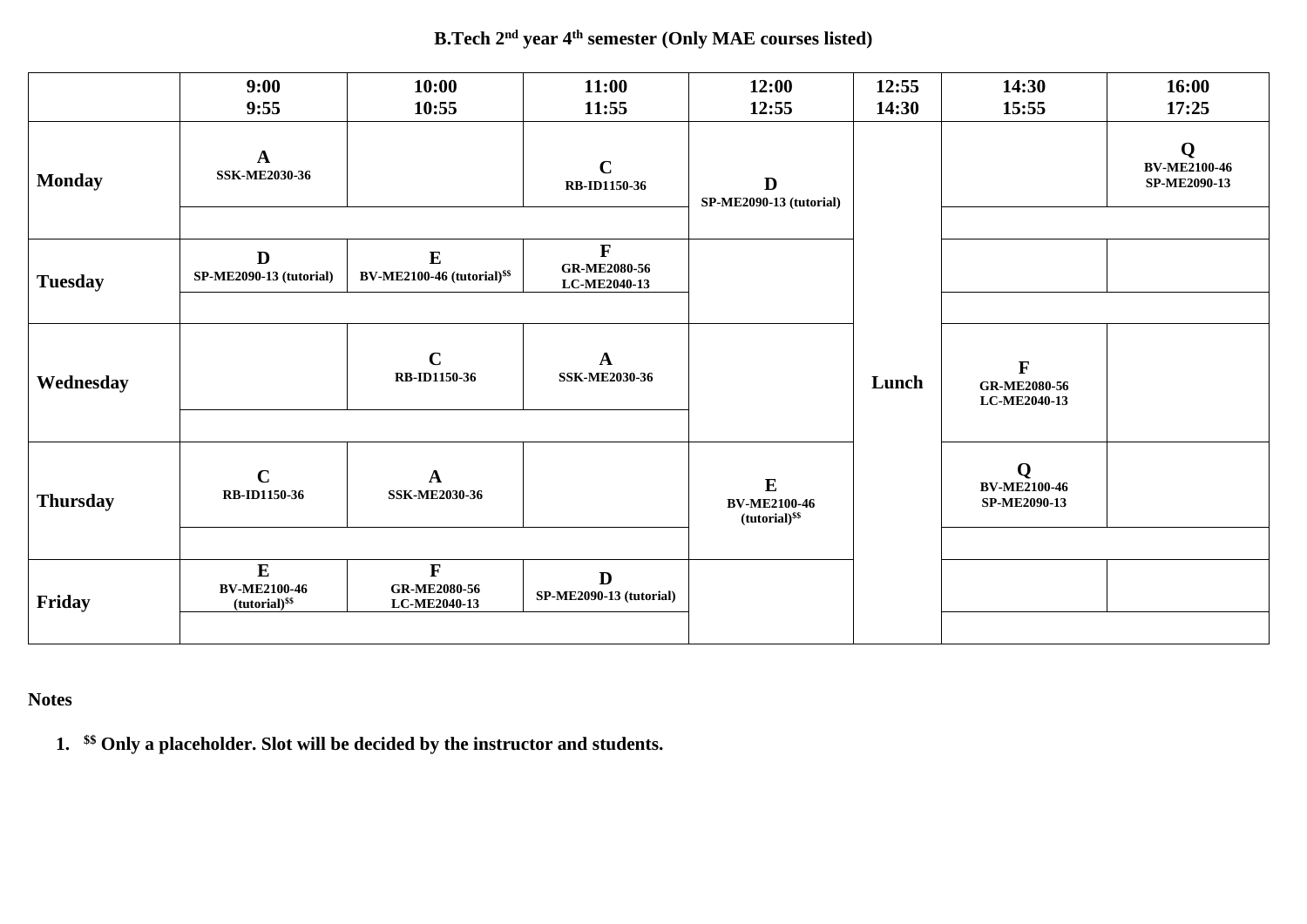### **B.Tech 3rd year 6 th semester (Only MAE courses listed)**

|                 | 9:00<br>9:55                                                                     | 10:00<br>10:55                                                                   | 11:00<br>11:55                                                                   | 12:00<br>12:55 | 12:55<br>14:30 | 14:30<br>15:55                            | 16:00<br>17:25                     |
|-----------------|----------------------------------------------------------------------------------|----------------------------------------------------------------------------------|----------------------------------------------------------------------------------|----------------|----------------|-------------------------------------------|------------------------------------|
| <b>Monday</b>   | ${\bf A}$<br><b>SB-ME3140-16</b>                                                 | $\bf{B}$<br><b>SNK-ME3413-16</b>                                                 | $\mathbf C$<br><b>BK-ME4030-12</b><br><b>BK-ME4040-34</b><br><b>BK-ME4050-56</b> |                |                |                                           | Q<br>AKP-ME3100-14<br>LC-ME3060-56 |
| <b>Tuesday</b>  |                                                                                  |                                                                                  |                                                                                  |                |                |                                           |                                    |
| Wednesday       | $\bf{B}$<br><b>SNK-ME3413-16</b>                                                 | $\mathbf C$<br><b>BK-ME4030-12</b><br><b>BK-ME4040-34</b><br><b>BK-ME4050-56</b> | A<br><b>SB-ME3140-16</b>                                                         |                | Lunch          | <b>SNK-ME3413-16</b>                      | <b>SNK-ME3413-16</b>               |
| <b>Thursday</b> | $\mathbf C$<br><b>BK-ME4030-12</b><br><b>BK-ME4040-34</b><br><b>BK-ME4050-56</b> | A<br>SB-ME3140-16                                                                | $\bf{B}$<br><b>SNK-ME3413-16</b>                                                 |                |                | Q<br>AKP-ME3100-14<br><b>LC-ME3060-56</b> |                                    |
| Friday          |                                                                                  | FN <sub>5</sub><br>RB-ME3455-13 <sup>\$\$</sup>                                  |                                                                                  |                |                |                                           |                                    |

# **Notes**

**1. \$\$ Slot can be decided by the instructor and students.**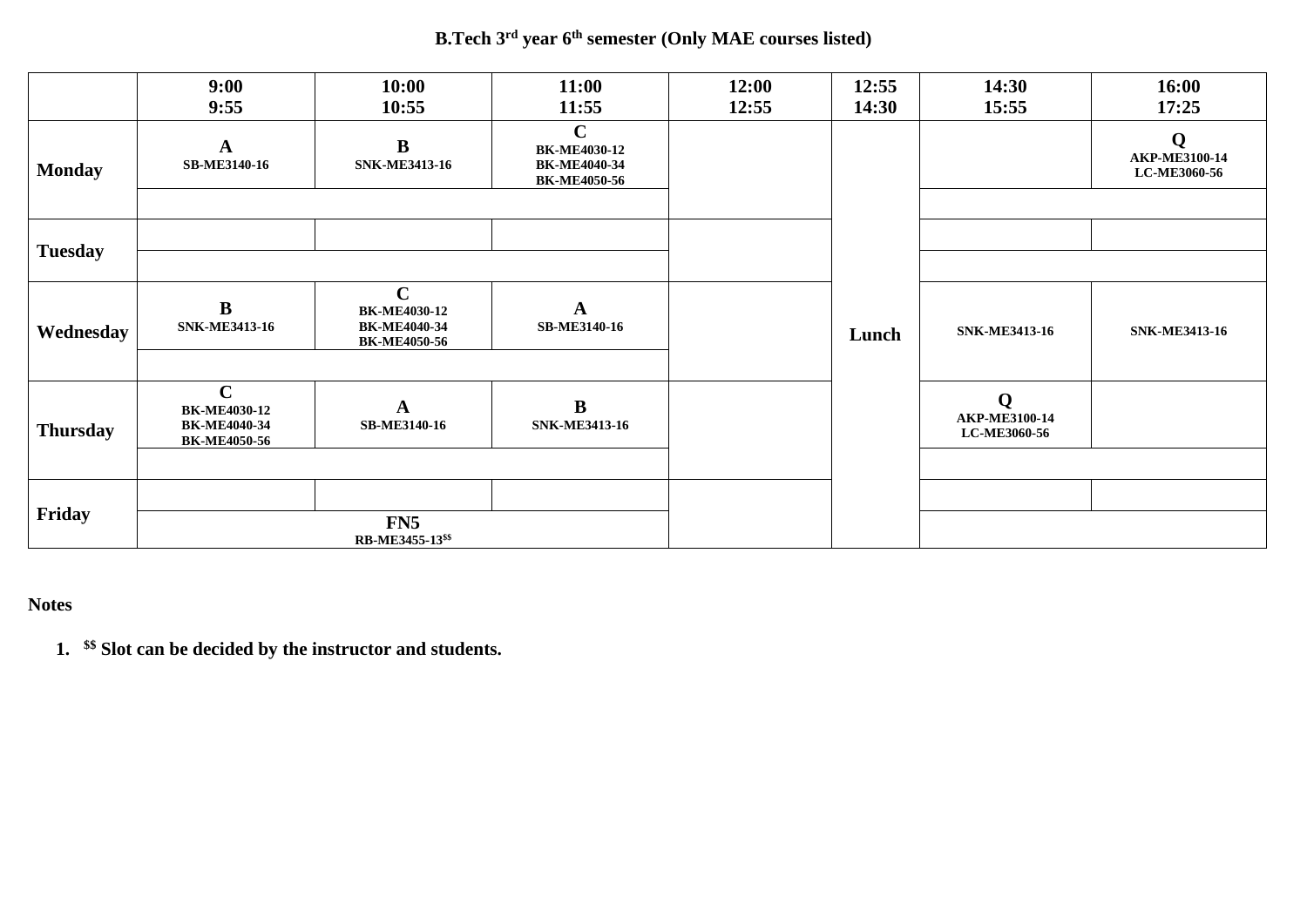**B.Tech 4th year 8 th semester (Only MAE courses listed)**

|                 | 9:00<br>9:55                               | 10:00<br>10:55             | 11:00<br>11:55 | 12:00<br>12:55              | 12:55<br>14:30 | 14:30<br>15:55      | 16:00<br>17:25      |
|-----------------|--------------------------------------------|----------------------------|----------------|-----------------------------|----------------|---------------------|---------------------|
| <b>Monday</b>   |                                            |                            |                |                             |                |                     | Q<br>ND-AE3070-46** |
| <b>Tuesday</b>  |                                            | $\bf{E}$<br>MS-AE3050-13** |                |                             |                |                     |                     |
| Wednesday       |                                            |                            |                |                             | Lunch          |                     |                     |
| <b>Thursday</b> | FN4<br>MG-ME3465-46<br><b>SB-ME3475-13</b> |                            |                | ${\bf E}$<br>MS-AE3050-13** |                | Q<br>ND-AE3070-46** |                     |
| Friday          | ${\bf E}$<br>MS-AE3050-13**                |                            |                |                             |                |                     |                     |

**Notes** 

**1. \*\* AE3050 and AE3070 are Minor courses**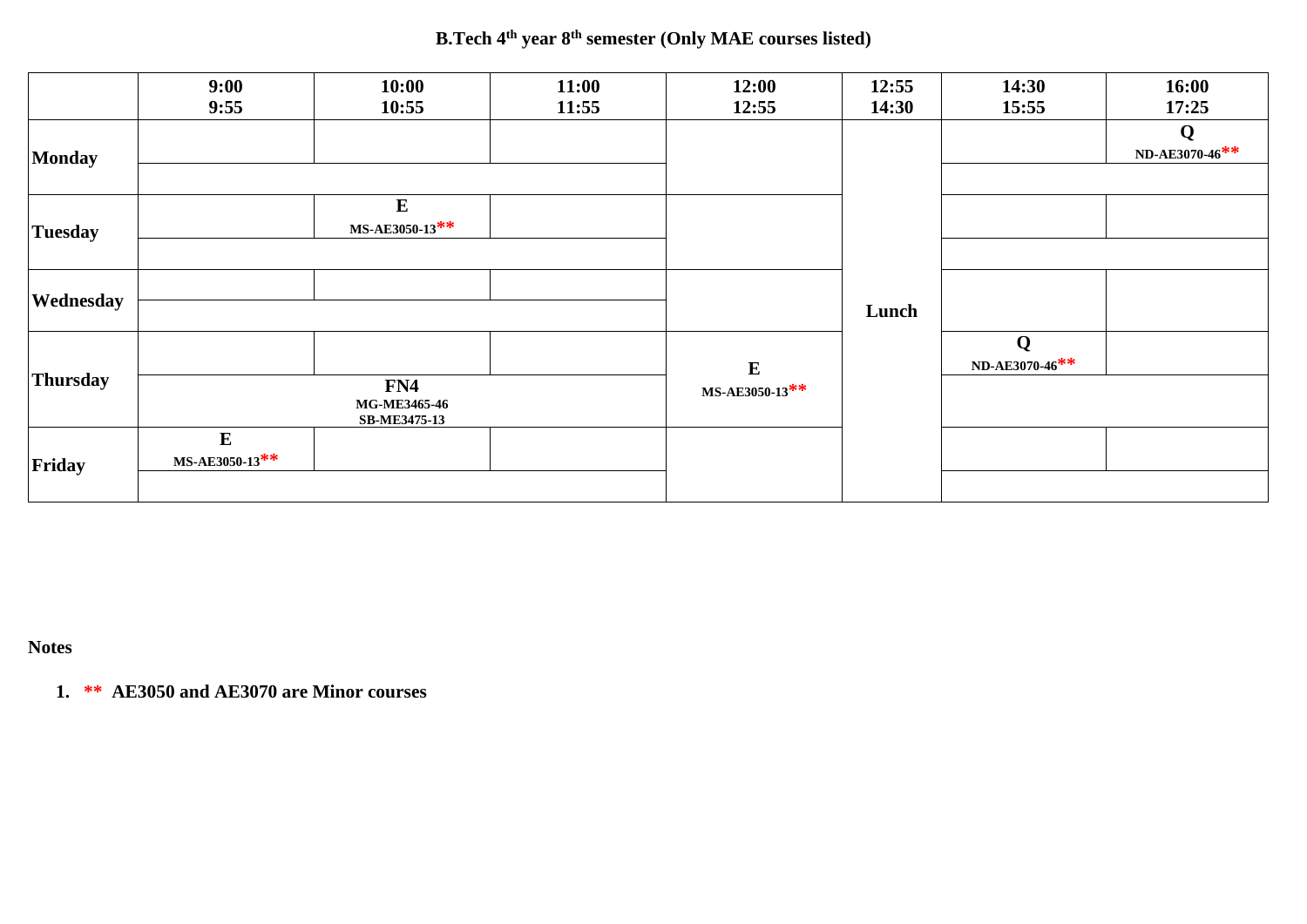**M.Tech and PhD 2<sup>nd</sup> semester (MAD)** 

|                 | 9:00<br>9:55                  | 10:00<br>10:55                                     | 11:00<br>11:55                | 12:00<br>12:55                     | 12:55<br>14:30 | 14:30<br>15:55                | 16:00<br>17:25                |
|-----------------|-------------------------------|----------------------------------------------------|-------------------------------|------------------------------------|----------------|-------------------------------|-------------------------------|
| <b>Monday</b>   | A<br>BV-ME5650-16*            | B<br>MR-ME5723-16*                                 | $\mathbf C$<br>CPV-ME7100-16* |                                    |                |                               | Q<br>RPK-ME6040-16*           |
|                 |                               |                                                    |                               |                                    |                |                               |                               |
| <b>Tuesday</b>  |                               |                                                    |                               | $\mathbf G$                        |                | $\mathbf R$<br>AKP-ME5670-16* | S<br>GR-ME5700-16*            |
|                 |                               | FN2<br><b>BV-ME5021-13</b><br><b>RPK-ME5011-46</b> |                               | <b>BK-ME6106-14</b>                |                |                               |                               |
| Wednesday       | $\bf{B}$<br>MR-ME5723-16*     | $\mathbf C$<br>CPV-ME7100-16*                      | A<br>BV-ME5650-16*            | G<br><b>BK-ME6106-14</b>           | Lunch          |                               | <b>SP-ME6100-16</b>           |
| <b>Thursday</b> | $\mathbf C$<br>CPV-ME7100-16* | A<br><b>BV-ME5650-16*</b>                          | B<br><b>MR-ME5723-16</b>      |                                    |                | $\mathbf Q$<br>RPK-ME6040-16* |                               |
| Friday          |                               |                                                    |                               | $\mathbf G$<br><b>BK-ME6106-14</b> |                | S.<br>GR-ME5700-16*           | $\mathbf R$<br>AKP-ME5670-16* |

# **Notes**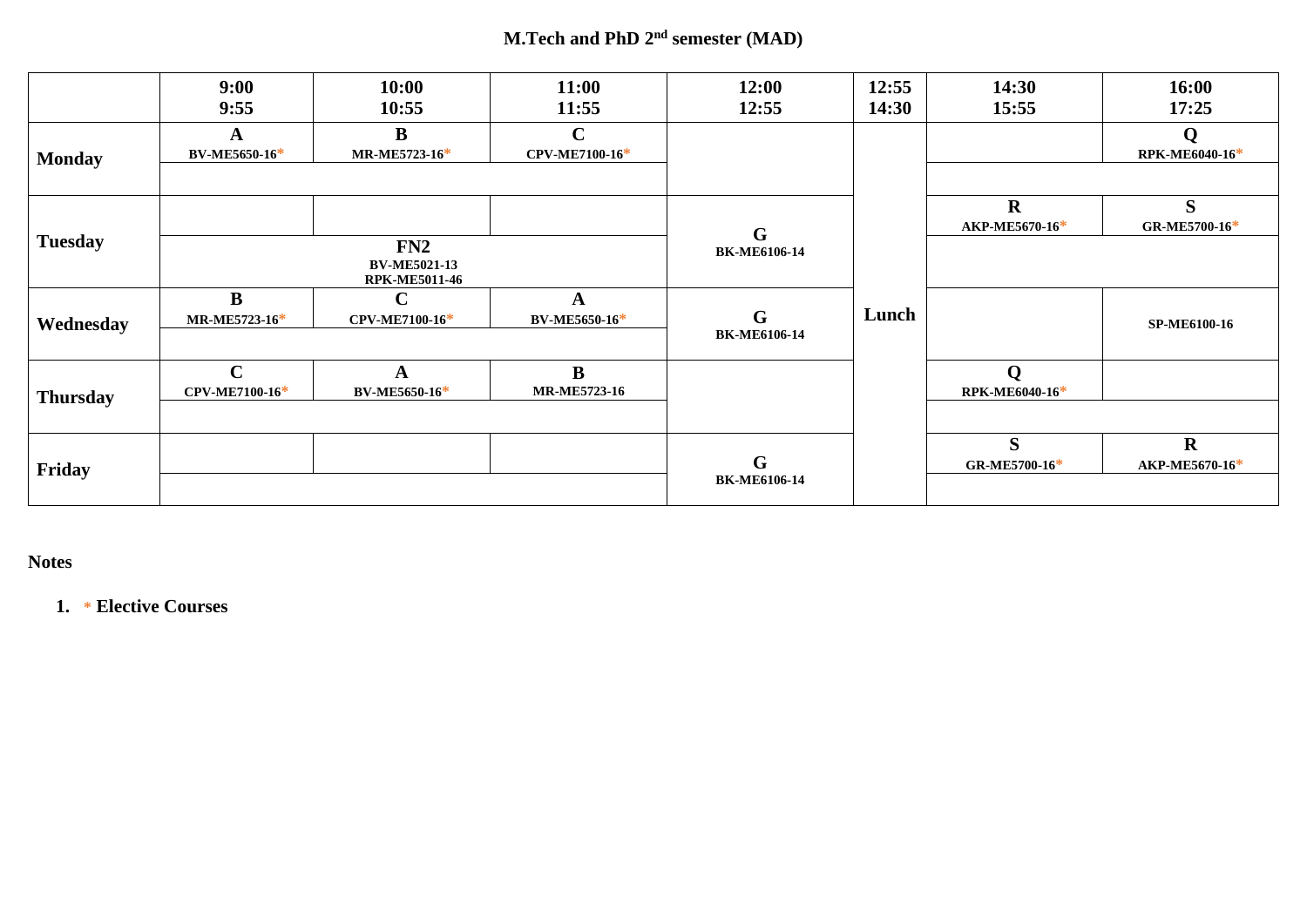# **M.Tech and PhD 2 nd semester (TFE)**

|                 | 9:00<br>9:55                                     | 10:00<br>10:55                                   | 11:00<br>11:55                   | 12:00<br>12:55                     | 12:55<br>14:30 | 14:30<br>15:55                 | 16:00<br>17:25                 |
|-----------------|--------------------------------------------------|--------------------------------------------------|----------------------------------|------------------------------------|----------------|--------------------------------|--------------------------------|
| <b>Monday</b>   | $\mathbf{A}$<br>SBJ-ME5860-12*<br>SBJ-ME5870-36* | $\bf{B}$<br>KVS-ME5820-16*                       | $\mathbf C$<br>CPV-ME7100-16*    |                                    |                | $\mathbf{P}$<br>HND-ME5270-16* | Q<br>RPK-ME6040-16*            |
| <b>Tuesday</b>  |                                                  | FN2                                              |                                  | $\mathbf G$<br><b>BK-ME6106-14</b> |                | $\mathbf R$<br>NSG-ME5810-16*  | S<br>ND-ME5830-16*             |
|                 | $\bf{B}$                                         | <b>KVS-ME5441-13</b><br><b>HND-ME5971-46</b>     | $\mathbf{A}$                     |                                    |                |                                |                                |
| Wednesday       | KVS-ME5820-16*                                   | $\mathbf C$<br>CPV-ME7100-16*                    | SBJ-ME5860-12*<br>SBJ-ME5870-36* | $\mathbf G$<br><b>BK-ME6106-14</b> | Lunch          |                                | SP-ME6100-16                   |
| <b>Thursday</b> | $\mathbf C$<br>CPV-ME7100-16*                    | $\mathbf{A}$<br>SBJ-ME5860-12*<br>SBJ-ME5870-36* | $\bf{B}$<br>KVS-ME5820-16*       |                                    |                | Q<br>RPK-ME6040-16*            | $\mathbf{P}$<br>HND-ME5270-16* |
|                 |                                                  |                                                  |                                  |                                    |                |                                |                                |
| Friday          |                                                  |                                                  |                                  | $\mathbf G$<br><b>BK-ME6106-14</b> |                | S<br>ND-ME5830-16*             | $\mathbf R$<br>NSG-ME5810-16*  |
|                 |                                                  |                                                  |                                  |                                    |                |                                |                                |

**Notes**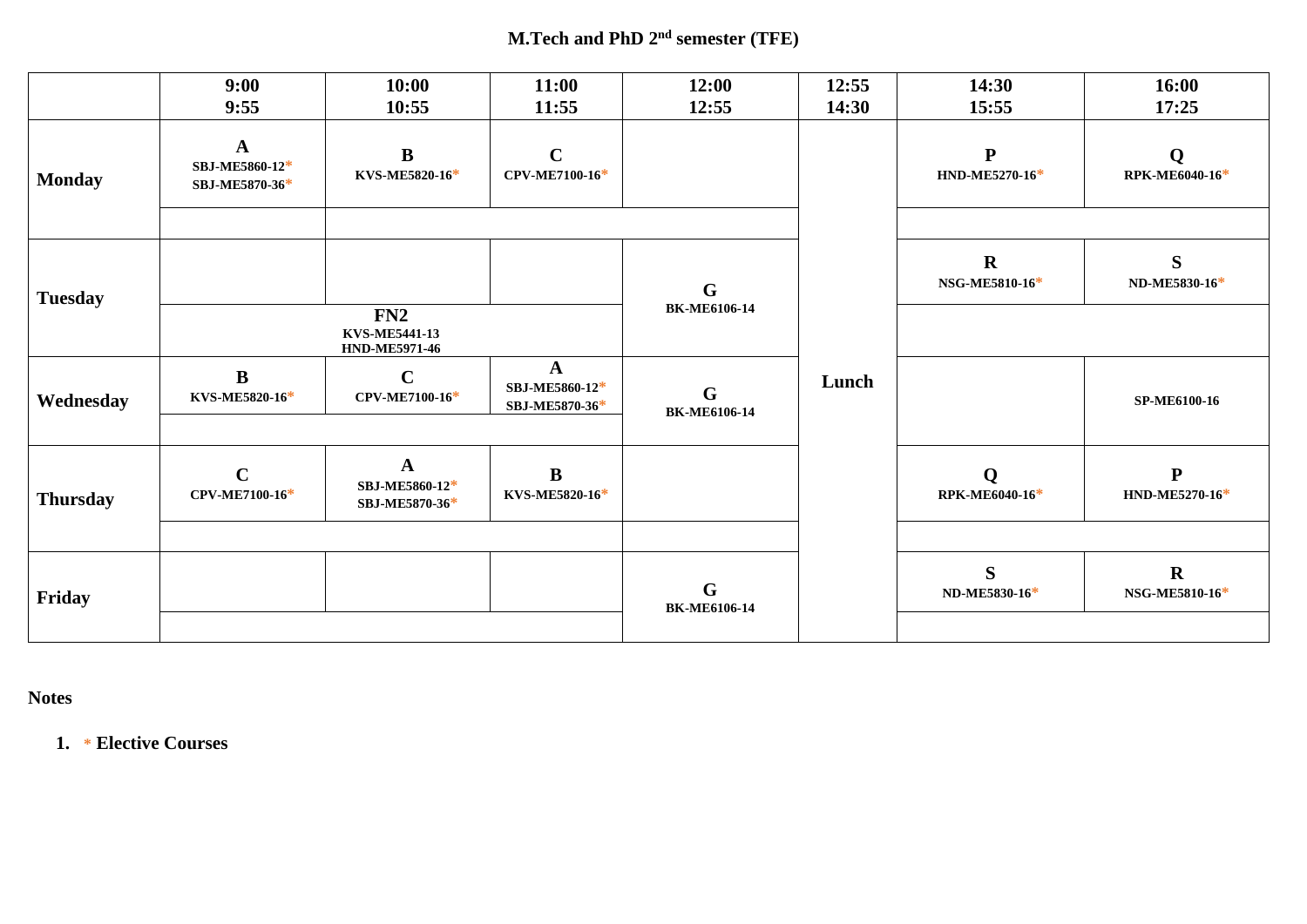# **M.Tech and PhD 2<sup>nd</sup> semester (IDM)**

|                 | 9:00<br>9:55                          | 10:00<br>10:55                                          | 11:00<br>11:55                                   | 12:00<br>12:55                     | 12:55<br>14:30 | 14:30<br>15:55                                    | 16:00<br>17:25                                    |
|-----------------|---------------------------------------|---------------------------------------------------------|--------------------------------------------------|------------------------------------|----------------|---------------------------------------------------|---------------------------------------------------|
| <b>Monday</b>   | A<br>NVR-ME5240-13*<br>NVR-ME5250-46* | $\bf{B}$<br>MG-ME5720-13*                               |                                                  |                                    |                | ${\bf P}$<br>RD-ME5030-13<br><b>NSG-ME5040-46</b> | Q<br>RPK-ME6040-16*                               |
|                 |                                       |                                                         |                                                  |                                    |                |                                                   |                                                   |
| <b>Tuesday</b>  |                                       |                                                         |                                                  | G<br><b>BK-ME6106-14</b>           |                | $\mathbf R$<br>MG-ME5200-46*                      |                                                   |
|                 |                                       | FN2<br><b>NVR-ME5421-46</b>                             |                                                  |                                    |                |                                                   |                                                   |
| Wednesday       | $\bf{B}$<br>MG-ME5720-13*             |                                                         | $\mathbf{A}$<br>NVR-ME5240-13*<br>NVR-ME5250-46* | $\mathbf G$<br><b>BK-ME6106-14</b> | Lunch          |                                                   | SP-ME6100-16                                      |
|                 |                                       |                                                         |                                                  |                                    |                |                                                   |                                                   |
| <b>Thursday</b> |                                       | $\mathbf{A}$<br>NVR-ME5240-13*<br><b>NVR-ME5250-46*</b> | $\bf{B}$<br>MG-ME5720-13*                        |                                    |                | $\mathbf Q$<br>RPK-ME6040-16*                     | ${\bf P}$<br>RD-ME5030-13<br><b>NSG-ME5040-46</b> |
|                 |                                       |                                                         |                                                  |                                    |                |                                                   |                                                   |
| Friday          |                                       |                                                         |                                                  | $\mathbf G$<br><b>BK-ME6106-14</b> |                |                                                   | $\mathbf R$<br>MG-ME5200-46*                      |
|                 |                                       | FN5<br><b>SSK-ME5431-16</b>                             |                                                  |                                    |                |                                                   |                                                   |

**Notes**